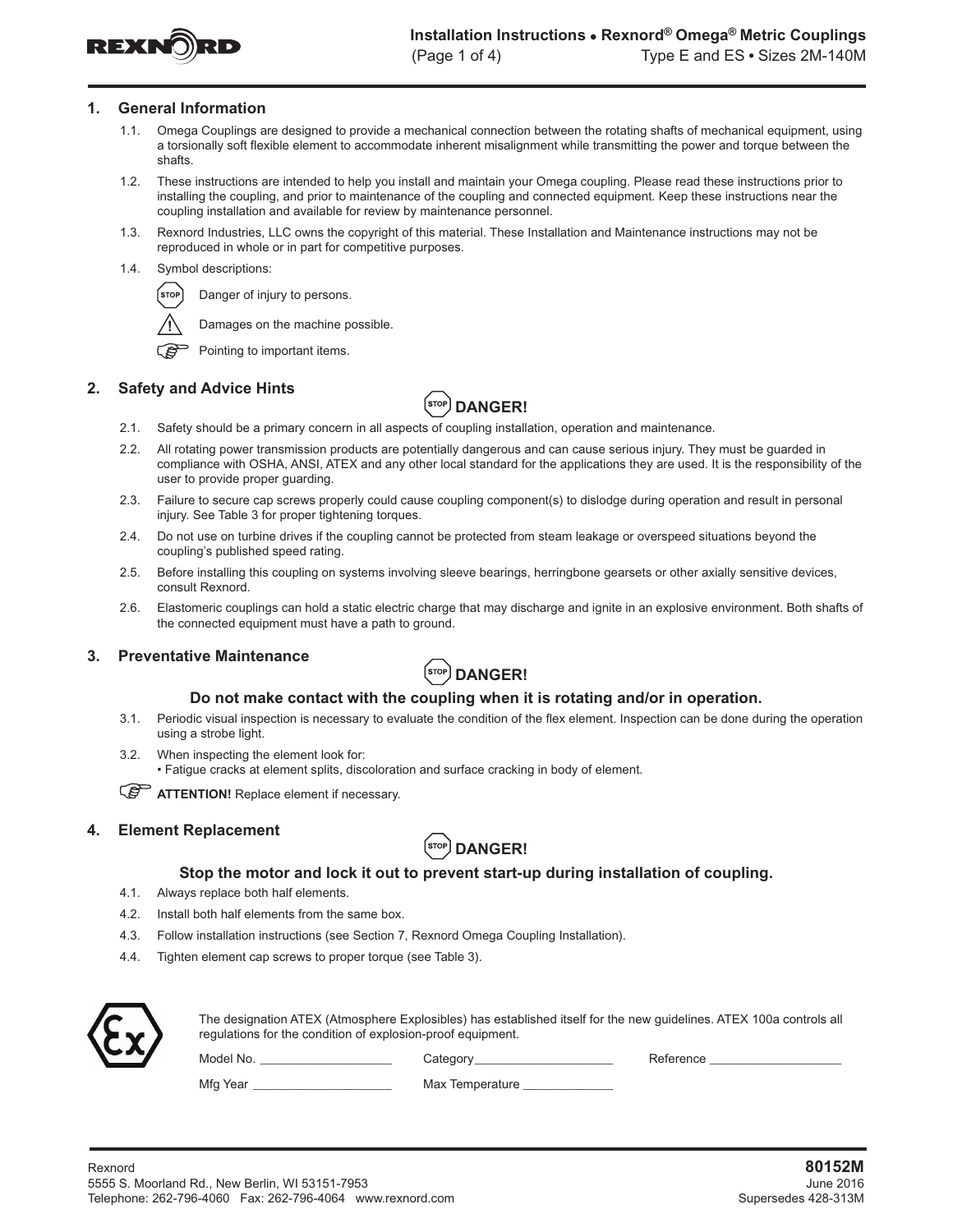

**5. Rexnord Omega Coupling Design and Part Numbers**





| Table 1 - Omega part numbers |                  |                          |                   |                                 |                                 |                          |                      |                     |           |  |  |  |
|------------------------------|------------------|--------------------------|-------------------|---------------------------------|---------------------------------|--------------------------|----------------------|---------------------|-----------|--|--|--|
|                              |                  | <b>Elastomer Element</b> |                   | <b>Hubs</b>                     |                                 | Element                  |                      |                     |           |  |  |  |
| Size                         |                  |                          |                   | <b>BSW</b>                      | <b>UNF</b>                      |                          | cap screws           | High speed<br>rings | Sleeve    |  |  |  |
|                              | E<br>$\circledD$ | ES<br>(2)                | Rough bore<br>(3) | <b>Taper Bush</b><br>hub $\Phi$ | <b>Taper Bush</b><br>hub $\Phi$ | QD hub<br>$\circledS$    | <b>METRIC</b><br>$6$ | $\circledcirc$      | extension |  |  |  |
| 2M                           | 7300005M         | 7300075M                 | 7300215M          |                                 |                                 | $\blacksquare$           | 7301410              |                     |           |  |  |  |
| 3M                           | 7300010M         | 7300080M                 | 7300240M          | 7300795M                        | 7300730M                        |                          | 7301420              |                     | 7369574M  |  |  |  |
| 4M                           | 7300015M         | 7300085M                 | 7300270M          | 7300800M                        | 7300740M                        | 7300860M                 | 7301420              |                     | 7369575M  |  |  |  |
| 5M                           | 7300020M         | 7300090M                 | 7300305M          | 7300805M                        | 7300745M                        | 7300865M                 | 7301420              |                     | 7369576M  |  |  |  |
| 10M                          | 7300025M         | 7300095M                 | 7300340M          | 7300810M                        | 7300750M                        | 7300870M                 | 7301450              |                     | 7369577M  |  |  |  |
| 20M                          | 7300030M         | 7300100M                 | 7300650M          | 7300815M                        | 7300755M                        | 7300875M                 | 7393101              | 7301100M            | 7369578M  |  |  |  |
| 30M                          | 7300035M         | 7300105M                 | 7300660M          | 7300820M                        | 7300760M                        | 7300880M                 | 7393101              | 7301105M            | 7369579M  |  |  |  |
| 40M                          | 7300040M         | 7300110M                 | 7300670M          | 7300825M                        | 7300765M                        | 7300885M                 | 7393105              | 7301110M            | 7369580M  |  |  |  |
| 50M                          | 7300045M         | 7300115M                 | 7300680M          | 7300830M                        | 7300770M                        | 7300890M                 | 7393105              | 7301115M            | 7369581M  |  |  |  |
| 60M                          | 7300050M         | 7300120M                 | 7300690M          | 7300835M                        | 7300775M                        | 7300895M                 | 7393109              | 7301120M            | 7369582M  |  |  |  |
| 70M                          | 7300055M         | 7300125M                 | 7300700M          | 7300840M                        | 7300780M                        | 7300900M                 | 7393109              | 7301125M            | 7369583M  |  |  |  |
| 80M                          | 7300060M         | 7300130M                 | 7300710M          | 7300845M                        | 7300785M                        | 7300905M                 | 7393109              | 7301130M            | 7369584M  |  |  |  |
| 100M                         | 7300065M         |                          | 7300720M          | 7300850M                        | 7300850M                        |                          | 7301530              |                     | 7369834M  |  |  |  |
| 120M                         | 7300070M         | $\overline{\phantom{a}}$ | 7300725M          | 7300855M                        | 7300855M                        | $\overline{\phantom{0}}$ | 7301540              | -                   | 7369835M  |  |  |  |
| 140M                         | 7300071M         | $\overline{\phantom{a}}$ | 7300727M          | 7300858M                        | 7300857M                        | $\overline{\phantom{a}}$ | 7301545              |                     |           |  |  |  |

## **6. Drive Alignment**

# $\left($ STOP) DANGER!

# **Stop the motor and lock it out to prevent start-up during installation of coupling.**

STEP 1



**ATTENTION!** Improper alignment of the equipment or hubs may result in hub contact and sparking.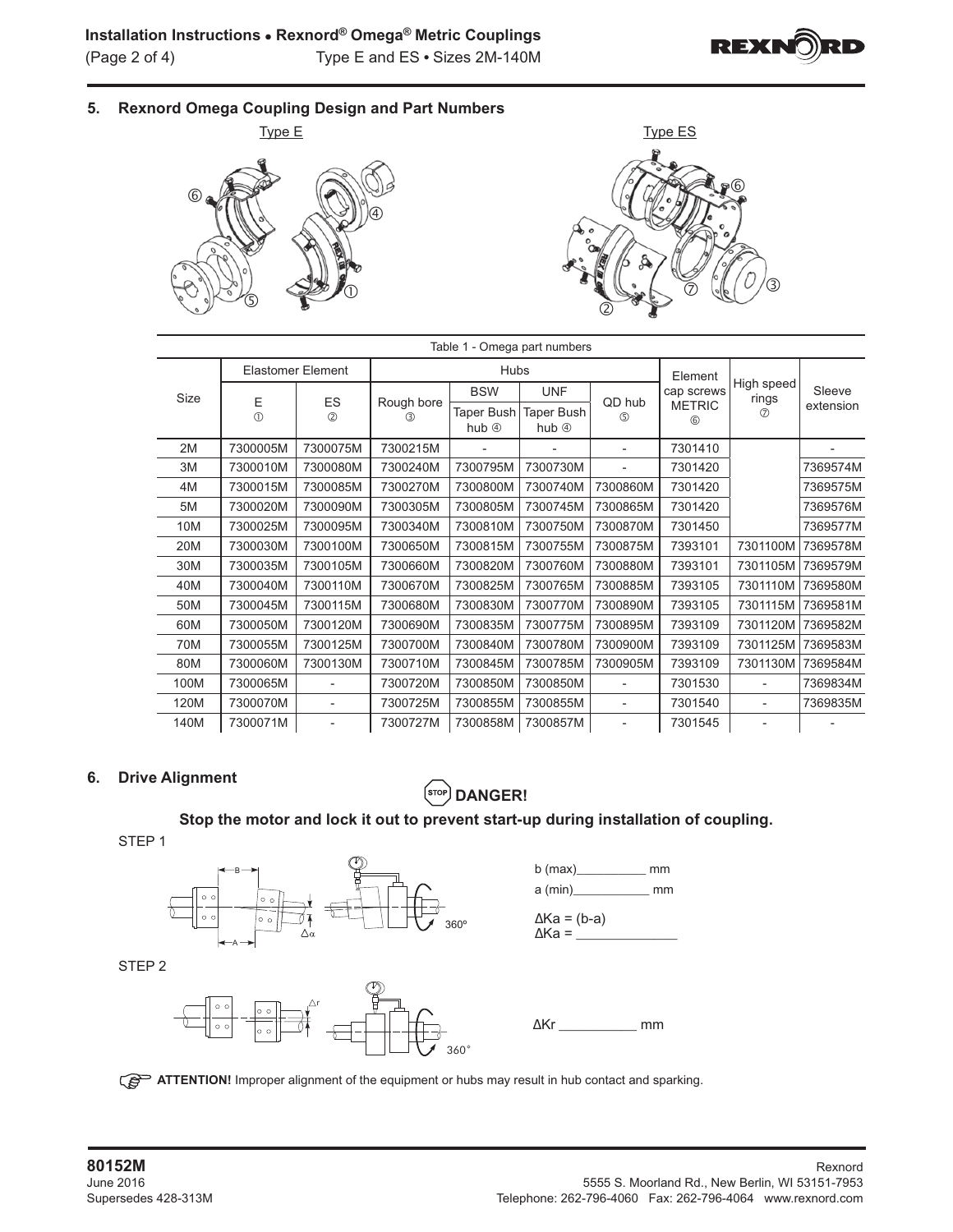

STEP 3

| ЛКа     | ΛKr             |
|---------|-----------------|
| ∆Ka max | $\Delta$ Kr max |

 $-$  ≤ 1

∆Ka – refer to Step 1 ∆Kr – refer to Step 2 ∆Ka max & ∆Kr max – refer to Table 2

| Table 2 - Maximum Misalignment - mm |                 |    |    |    |        |                 |     |     |        |     |        |        |     |      |               |        |
|-------------------------------------|-----------------|----|----|----|--------|-----------------|-----|-----|--------|-----|--------|--------|-----|------|---------------|--------|
| Coupling Size                       |                 | 2M | 3M | 4M | 5M     | 10M             | 20M | 30M | 40M    | 50M | 60M    | 70M    | 80M | 100M | 120M          | 140M   |
| Angular                             | $\Delta$ Ka max | J  |    | J  | ⌒<br>6 | -               | ∼   |     | u<br>o | 44  | ື      | u      | 10  | u    | $\sim$<br>ے ا | 14     |
| Radial                              | ∆ Kr max        | ∸  | -  | ∸  | ⌒<br>∸ | $\sqrt{2}$<br>∸ | ∸   | ∸   | -      | ∸   | ⌒<br>ັ | ◠<br>◡ | ◡   | ◡    | ັ             | $\sim$ |

## **7. Rexnord Omega Coupling Installation**

STEP 1

- 7.1. Clean dirt and burrs from shafts and hub bores.
- 7.2. Be sure the keys fit shafts properly.
- 7.3. Position both hubs on the shaft without tightening the setscrews.
- 7.4. Use a half element to set proper hub spacing.
- 7.5. When the hubs are properly spaced, tighten the setscrews.
- 7.6. When using tapered bushings, follow bushing manufacturer's instructions.

#### STEP 2

- 7.7. Mount first half element to the hubs using cap screws provided.
- 7.8. Rotate the shaft 180 degrees and secure second half element.
- 7.9. If shaft cannot be rotated, mount half elements at 90 degrees.

#### STEP 3

- 7.10. Tighten all cap screws to the torques specified in Table 3.
- 7.11. Align equipment.
- 7.12. Install proper guarding prior to equipment start-up.

## **8. Cap Screw Torque**

- 8.1. Do not lubricate cap screw threads.
- 8.2. Cap screws must have a thread-locking adhesive applied.
- 8.3. Tighten cap screws by using torque wrench.
- **ATTENTION!** Do not lubricate cap screw threads.











Type E Type ES



Type E Type ES

| Table 3 - Cap Screw Torque |          |                        |     |                                                           |            |                 |                |  |  |  |  |
|----------------------------|----------|------------------------|-----|-----------------------------------------------------------|------------|-----------------|----------------|--|--|--|--|
| Coupling<br>size           |          | Torque -<br><b>DRY</b> |     | Metric                                                    |            |                 |                |  |  |  |  |
|                            | Quantity | In.<br>Lbs             | Nm  | Part<br>Part number<br>number<br>Stainless steel<br>Steel |            | Thread<br>size  | Wrench<br>size |  |  |  |  |
| 2M                         | $8 + 8$  |                        |     | 7301410                                                   | 7301410SSM |                 |                |  |  |  |  |
| 3M                         | $8 + 8$  |                        |     | 7301420                                                   | 7301427    |                 |                |  |  |  |  |
| 4M                         | $8 + 8$  | 204                    | 23  | 7301420                                                   | 7301427    | M <sub>6</sub>  | 10             |  |  |  |  |
| 5M                         | $8 + 8$  |                        |     | 7301420                                                   | 7301427    |                 |                |  |  |  |  |
| 10M                        | $12+12$  |                        |     | 7301450                                                   | 7301457    |                 |                |  |  |  |  |
| 20M                        | 12       |                        |     | 7393101                                                   | 7393102    |                 |                |  |  |  |  |
| 30M                        | 12       | 468                    | 53  | 7393101                                                   | 7393102    | M <sub>10</sub> | 13             |  |  |  |  |
| 40M                        | 16       |                        |     | 7393105                                                   | 7393106    |                 |                |  |  |  |  |
| 50M                        | 16       |                        |     | 7393105                                                   | 7393106    |                 |                |  |  |  |  |
| 60M                        | 16       |                        |     | 7393109                                                   | 7393110    |                 |                |  |  |  |  |
| 70M                        | 16       | 816                    | 92  | 7393109                                                   | 7393110    | M <sub>12</sub> | 15             |  |  |  |  |
| 80M                        | 16       |                        |     | 7393109                                                   | 7393110    |                 |                |  |  |  |  |
| 100M                       | 20       | 3240                   | 370 | 7301530                                                   | 7301537    | M20             | 30             |  |  |  |  |
| 120M                       | 24       |                        |     | 7301540                                                   | 7301547    |                 |                |  |  |  |  |
| 140M                       | 32       | 7080                   | 800 | 7301545                                                   | 7301557    | M24             | 36             |  |  |  |  |

**ATTENTION!** When installing the element, first seat all the cap screws with a light torque, then tighten all cap screws to proper torque using a torque wrench.